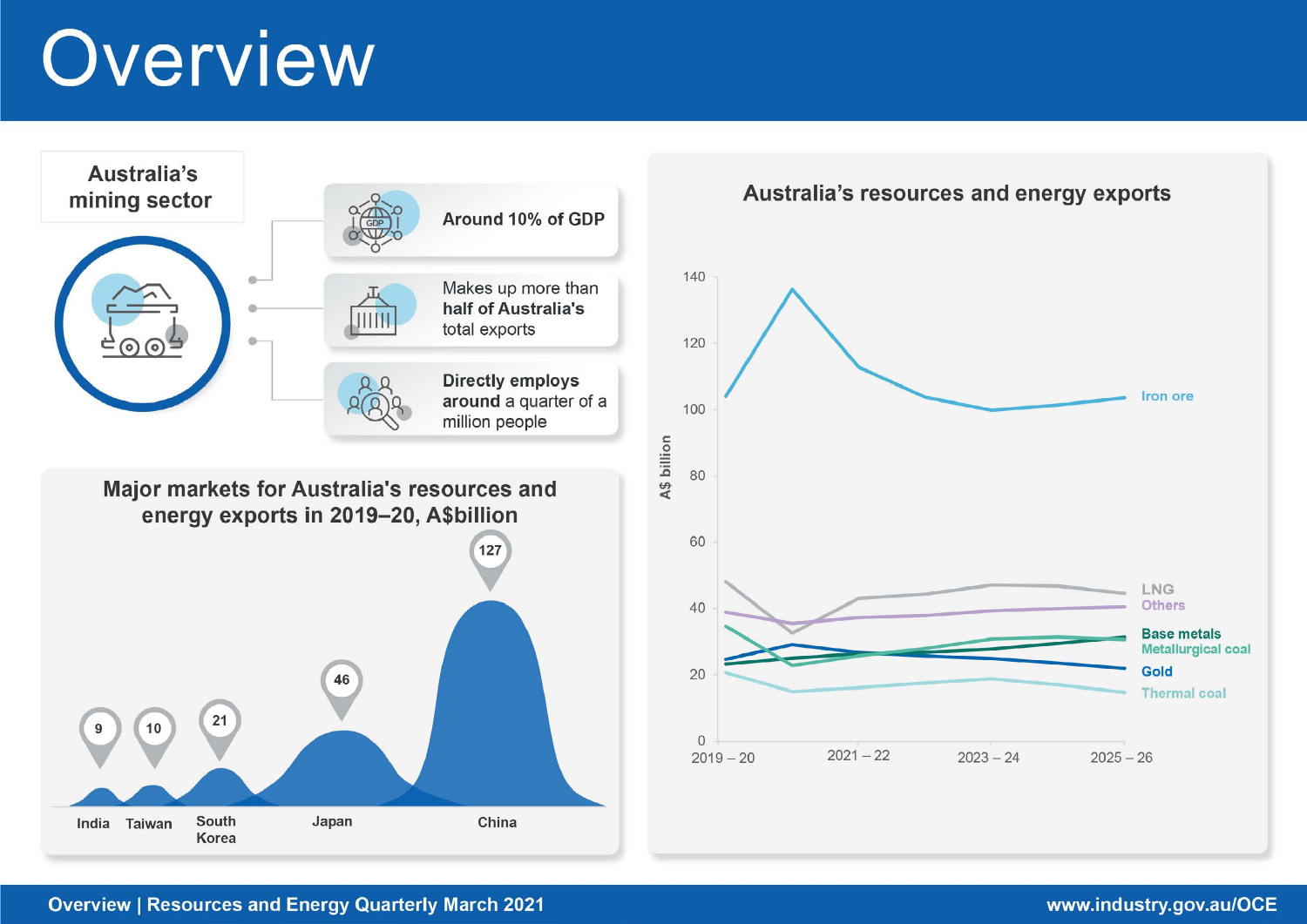## **1.1 Summary**

- The outlook for Australia's mineral exports continues to improve, as the world economy rebounds from the impact of the COVID-19 pandemic. Australian miners have found their product in high demand, helped by the impact of government and central bank measures abroad.
- In 2020–21, export earnings are forecast to be a record \$296 billion, slightly higher in real terms than the record set in 2019–20. Earnings will fall modestly (down 3% to \$288 billion) in 2021–22, and then steady at about that level over the rest of the outlook period (to 2025–26).
- Australia's resource sector is set to capture the growth in demand for resources from new and low emission technologies.

## **1.2 Export values**

#### Australia's export values are estimated at about \$296 billion in 2020–21

In the March quarter 2021, the Office of the Chief Economist's (OCE) Resources and Energy Export Values Index rose 11.8% cent from March quarter 2020; a 1.8% rise in prices added to a 10% cent gain in volumes.

In the outlook period, exports are forecast at a record \$296 billion in 2020– 21 (up slightly in real terms from 2019–20) and \$288 billion in 2021–22, where they will broadly stay over the rest of the outlook period (Figure 1.1). With volumes growing modestly, price swings will determine much of the change in earnings (Figure 1.2). These price swings seem likely to be much less sharp than in the past seven years.

#### Rising Australian dollar constrained some of the surge in earnings

In Australian dollar terms, the OCE's Resources and Energy Commodity Price Index rose by 18.5% (preliminary estimate) in the March quarter 2021 to be up 3.0% on a year ago. In US dollar terms, the index rose by 23.1% in the quarter, and was 18.9% higher than a year ago. The index of prices for resource commodity exports (Australian dollar terms) rose by an estimated 24.8% in the year to the March quarter 2021, while energy commodity prices fell by 28.4% (Figure 1.3). The surge in iron ore prices to nine-year highs drove the surge in the resource commodity price index.





Source: ABS (2021) International Trade in Goods and Services, 5368.0; Department of Industry, Science, Energy and Resources (2021)

#### **Figure 1.2: Annual growth in Australia's resources and energy export values, contributions from prices and volumes**



Source: ABS (2021) International Trade in Goods and Services, 5368.0; Department of Industry, Science, Energy and Resources (2021)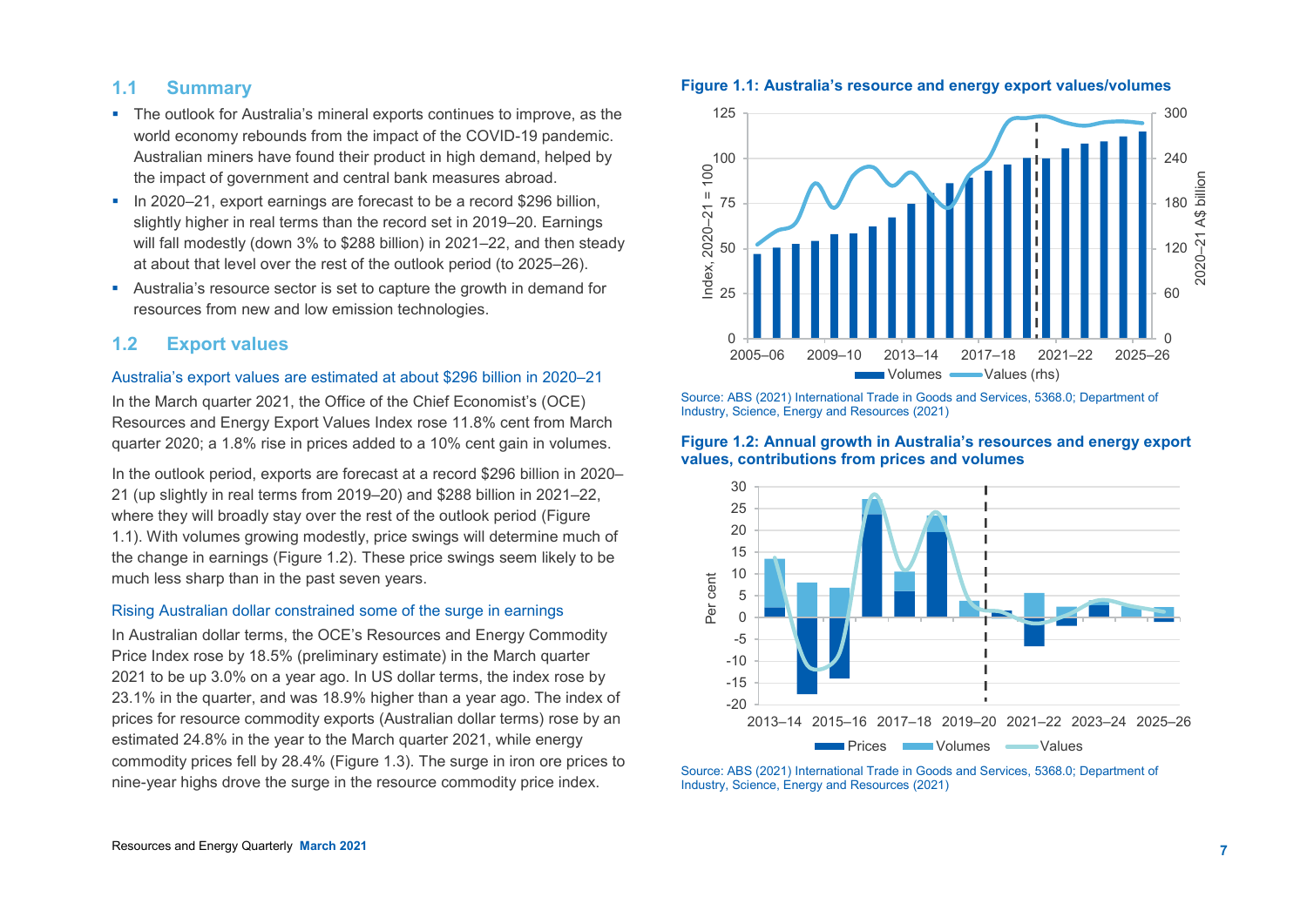

**Figure 1.3: Resource and energy export prices, AUD terms** 

Notes: The export price index is based on Australian dollar export unit values (EUVs, export values divided by volumes); the export price index is a Fisher price Index, which weights each commodity's EUV by its share of total export values.

Source: ABS (2021) International Trade in Goods and Services, 5368.0; Department of Industry, Science, Energy and Resources (2021)

#### **1.3 Macroeconomic, policy, trade and other factors**

With fresh waves of COVID-19 infections in some nations, world economic activity has recovered less rapidly than expected in recent months, but is still expected to rise strongly in 2021. Renewed containment measures in a number of major economies have hurt economic activity and (particularly energy) commodity demand. A colder than normal Northern Hemisphere winter raised energy demand. The outlook is for a strong economic recovery in the first half of the outlook period, once vaccines are rolled out more broadly across the world's major economies. The rebound will be partly fuelled by government stimulus measures and reducing supply chain vulnerabilities in their nations.

COVID-19 infections are falling sharply in many nations, as vaccines are rolled out and containment measures impact. A concern is the risk of COVID-19 mutations and how these might play out in years to come.

With air and land-based travel still impacted by border restrictions and COVID-19 containment measures, oil demand is weak but recovering. Vaccine 'passports' could help drive a recovery in international air travel, and hence jet fuel demand. Until air travel recovers, land based travel should provide a partial offset to oil demand.

The Chinese economy continues to expand at a relatively good pace. Travel restrictions imposed over the Chinese New Year period meant that production was stronger than normal, adding to input consumption. Appreciation pressures on the RMB have helped contain inflation and helped lift import demand. China's property sector has cooled, in response to modest government measures.

The US Government has passed a significant US\$1.9 trillion fiscal stimulus package to boost the US economy. President Biden has signed an Executive Order re-joining the Paris Climate Accord, with potential implications for future global resources and energy trade.

The most recent IMF forecasts put world GDP growth at 5.5% in 2021, after a contraction of 3.5% in 2020. The IMF forecasts world GDP growth to then moderate towards more typical levels in 2022. Over the rest of the outlook period, growth is assumed at 3-3.5%. Commodity demand should thus be healthy over the outlook period.

The extent of further official and unofficial Chinese government restrictions on imports of some Australian resource and energy commodities poses a downside risk to the forecasts. Australian exporters of coal and copper concentrates and ores have been able to pivot to other markets; a colderthan-normal Northern Hemisphere assisted thermal coal exporters in this pivot. At present, a high degree of uncertainty exists around the extent to which China's informal import restrictions will persist through the outlook period.

Our projections suggest that by the end of the outlook period (2025–26), a surge in exports earnings of metals used in technologies central to the world energy transition — copper, lithium and nickel — will replace the fall in thermal coal earnings arising from that transition.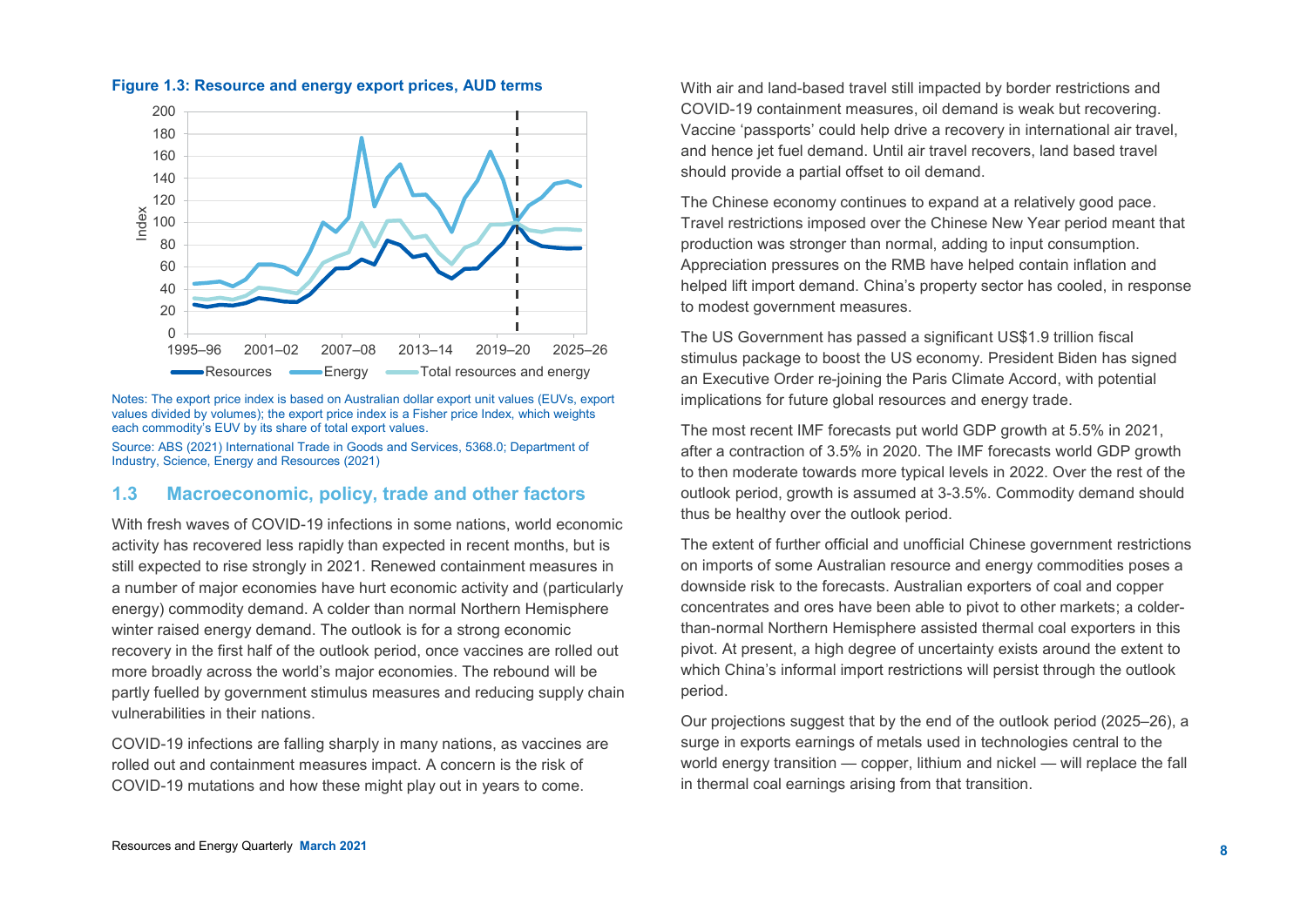## **1.4 Prices**

The iron ore price has remained strong since the December 2020 *Resources and Energy Quarterly,* currently at a 9-year high. A recovery in demand in some of the advanced industrialised nations has added to strong Chinese demand, to keep prices high in a market still heavily constrained by low Brazilian supply (Figure 1.4). Prices are expected to ease by 2022, as Brazilian supply recovers and world demand moderates.

Australian metallurgical coal prices have regained some of the losses incurred as a result of China's informal import restrictions. Australia's dominant position in the seaborne market has meant that our exporters have sold coal to replace the (mainly North American and Russian) cargoes bought by China typically sold elsewhere. A price lift is likely in the forecast period, as ex-Chinese usage recovers further. Winter demand from Asian coal-fired power utilities combined with output cuts to help lift thermal coal prices to pre-COVID-19 levels. Prices are likely to be flat in the outlook period, as supply matches demand (Figure 1.4).

Oil prices have regained all of the sharp declines of the first four months of 2020. Production cuts have combined with a recovery in demand to remove some inventory from the market. In the March quarter 2021, demand is likely to be impacted by renewed COVID-19 containment measures introduced in some nations. The price seems likely to be capped at US\$60-70 a barrel over the outlook period, as re-opened production matches higher demand. Spot LNG prices are forecast to be flat as new supply enters the market.

The gold price has declined, as US real bond yields rise and news of several effective COVID-19 vaccines pushes investment flows away from precious metals. A recovery in scrap supply will offset improved jewellery demand over the outlook period. Further out, the price is likely to fall, as equity markets rise further and real bond yields rise. Base metal prices have more than recovered their COVID-19 losses, largely on the back of the Chinese economic rebound (Figure 1.5). Base metal demand should rise, as world industrial activity recovers further from COVID-19 restrictions and the world energy transition continues.

#### **Figure 1.4: Bulk commodity prices**





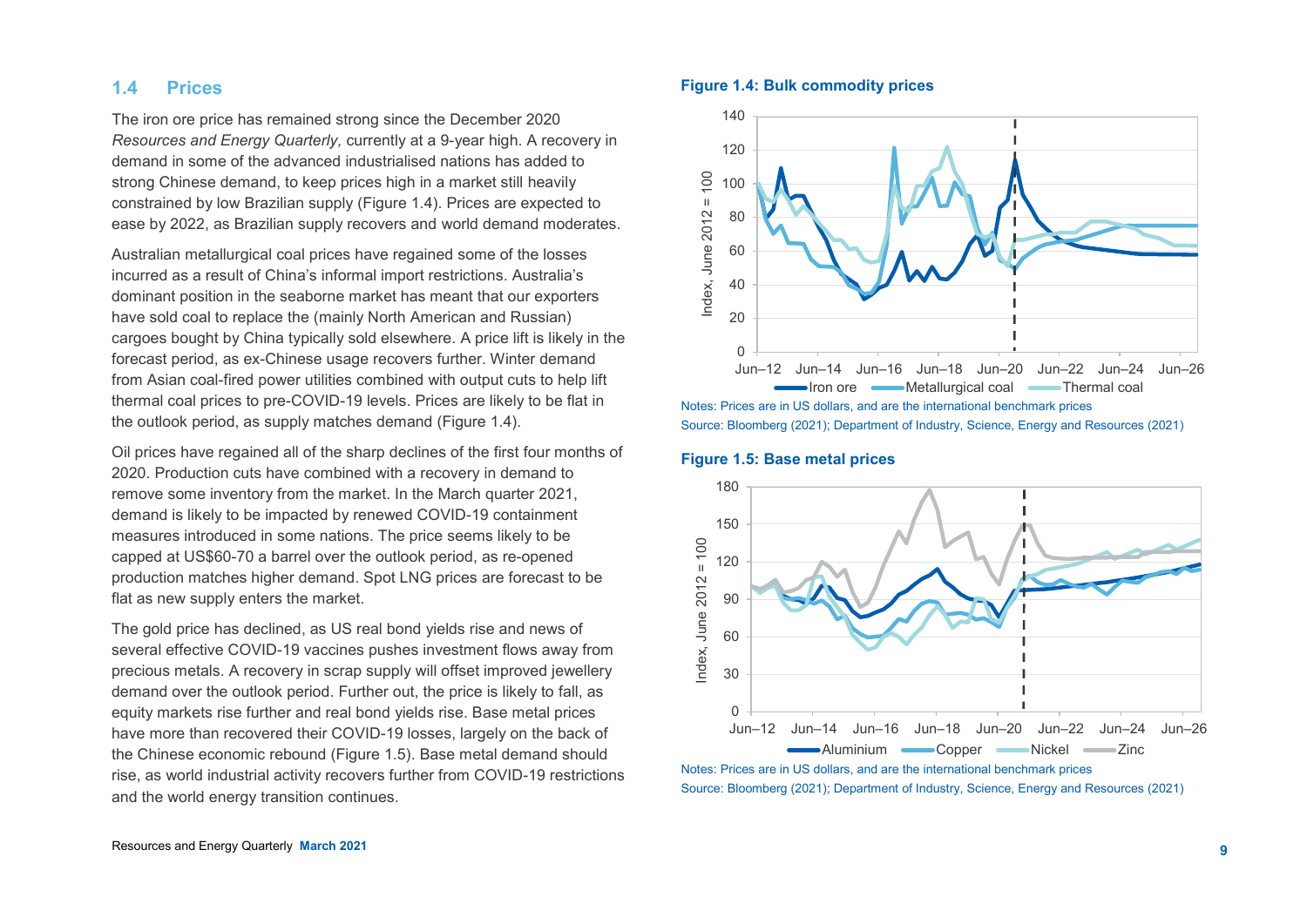## **1.5 Export volumes**

#### Weaker Australian export volumes, driven by resource exports

The OCE's Resources and Energy Export Volumes Index (preliminary estimate) rose by 2.8% in the March quarter 2021 from the December quarter, and was 8.9% higher than a year before (Figure 1.6). Within this total, resource commodity volumes rose by 15.9% in the year to the March quarter 2021, while energy commodity volumes fell by 0.4%. The volume of energy exports was affected by the slowdown in Asian economic activity (due to COVID-19) and China's informal import restrictions on our coal.

In volume terms, resources exports are likely to show further significant growth over the outlook period. Economic growth and industrial production is rebounding amongst our main trading partners, increasing their demand for our ferrous and non-ferrous metals. The global energy transition will also see strong demand for new technology commodities such as copper, lithium and nickel. Energy export volumes are forecast to recover pandemic losses during 2021, and then tend to level out. However, this volume recovery will likely not be sufficiently strong to offset lower energy prices and thus see export earnings surpass pre-COVID-19 levels.

#### **Figure 1.6: Resource and energy export volumes**



Source: Department of Industry, Science, Energy and Resources (2021)

## **1.6 Contribution to growth and investment**

#### Mining industry contracted, but by much less than the rest of the economy

Australia's real Gross Domestic Product (GDP) rose by 3.1% in the December quarter 2020, but was down 1.1% through the year since the December quarter 2019.

Mining value-added fell by 1.0% in the December quarter, to be down 3.6% over the previous twelve months.

In the coming year, it is likely that the iron ore sector will make a significant contribution to GDP growth, as high prices and margins drive growing volumes. The coal sector is likely to make only a modest contribution to growth in the first half of the outlook period. Gas production is likely to make a positive contribution to growth, on the back of stronger LNG demand and a recovery in prices.

#### **Figure 1.7: Contribution to quarterly growth, by sector**



Source: ABS (2021) Australian National Accounts, 5206.0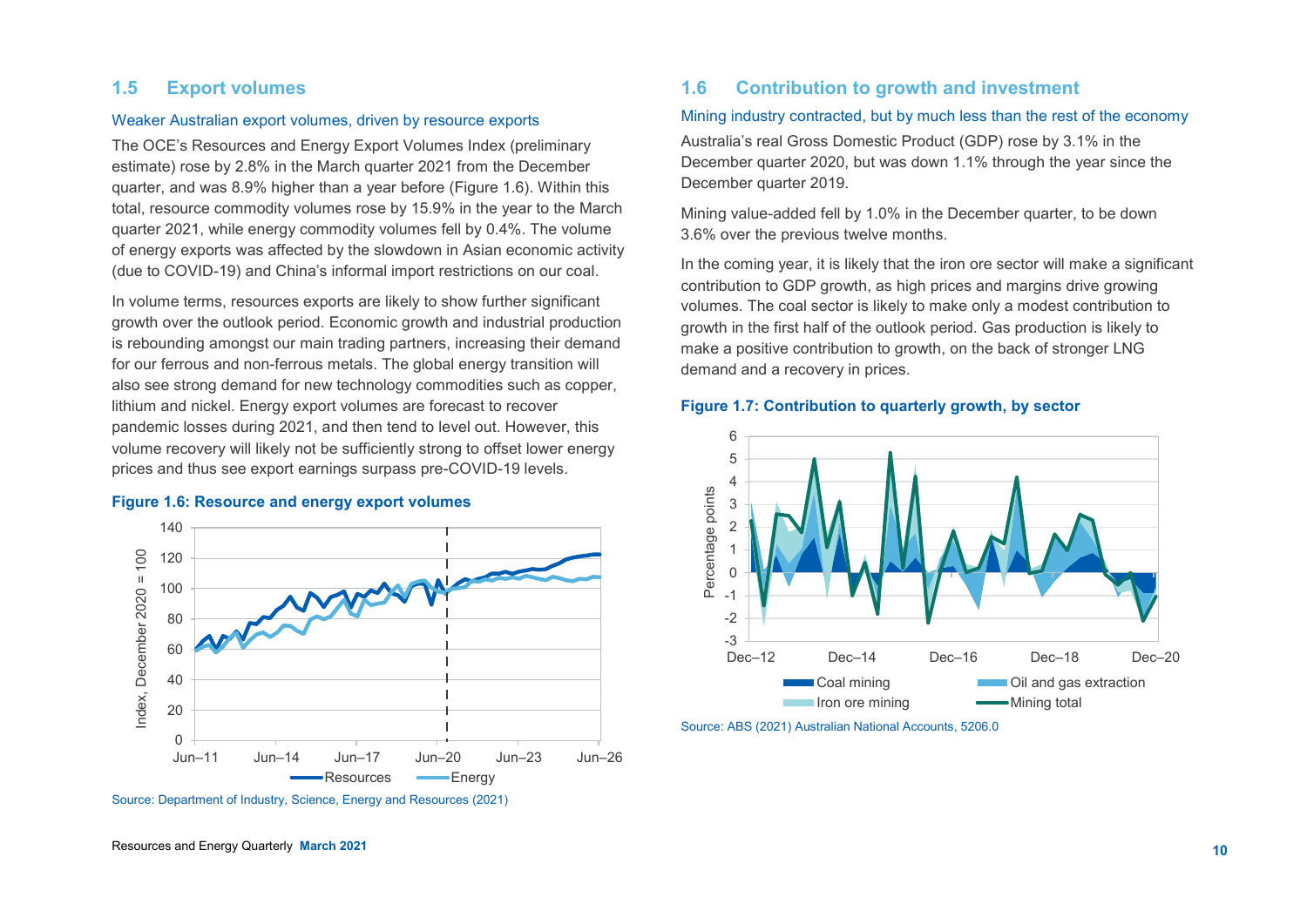#### Mining investment is picking up

The ABS Private New Capital Expenditure and Expected Expenditure survey for the December quarter 2020 shows that Australia's mining industry invested \$9.3 billion in the quarter. This is up by 7.7% in the quarter, but down 0.8% from the December quarter 2019. In recent quarters, growth in investment by the metal ore mining sector has been strong, with strong growth in the December quarter (Figure 1.8). This likely reflects the surge in iron ore prices.





other mining support services; chart data is in nominal terms Source: ABS (2021) Private New Capital Expenditure and Expected Expenditure, 5625.0

Expenditure on buildings and structures rose in the December quarter 2020, however spending on machinery and equipment fell (Figure 1.9). However, the latter remains well above its average level of recent years. Mining companies invested \$35 billion in 2019–20, with forward expectations suggesting that investment in 2020–21 will be slightly higher (Figure 1.10). Strong prices for gold, iron ore and other minerals are leading to new investment plans, including the re-opening of mines. However, investment in new greenfield projects remains well below the levels of the previous decade.





Notes: Chart data is in nominal terms

Source: ABS (2021) Private New Capital Expenditure and Expected Expenditure, 5625.0

#### **Figure 1.10: Mining industry capital expenditure, fiscal year**



#### Notes: Chart data is in nominal terms

Source: ABS (2021) Private New Capital Expenditure and Expected Expenditure, 5625.0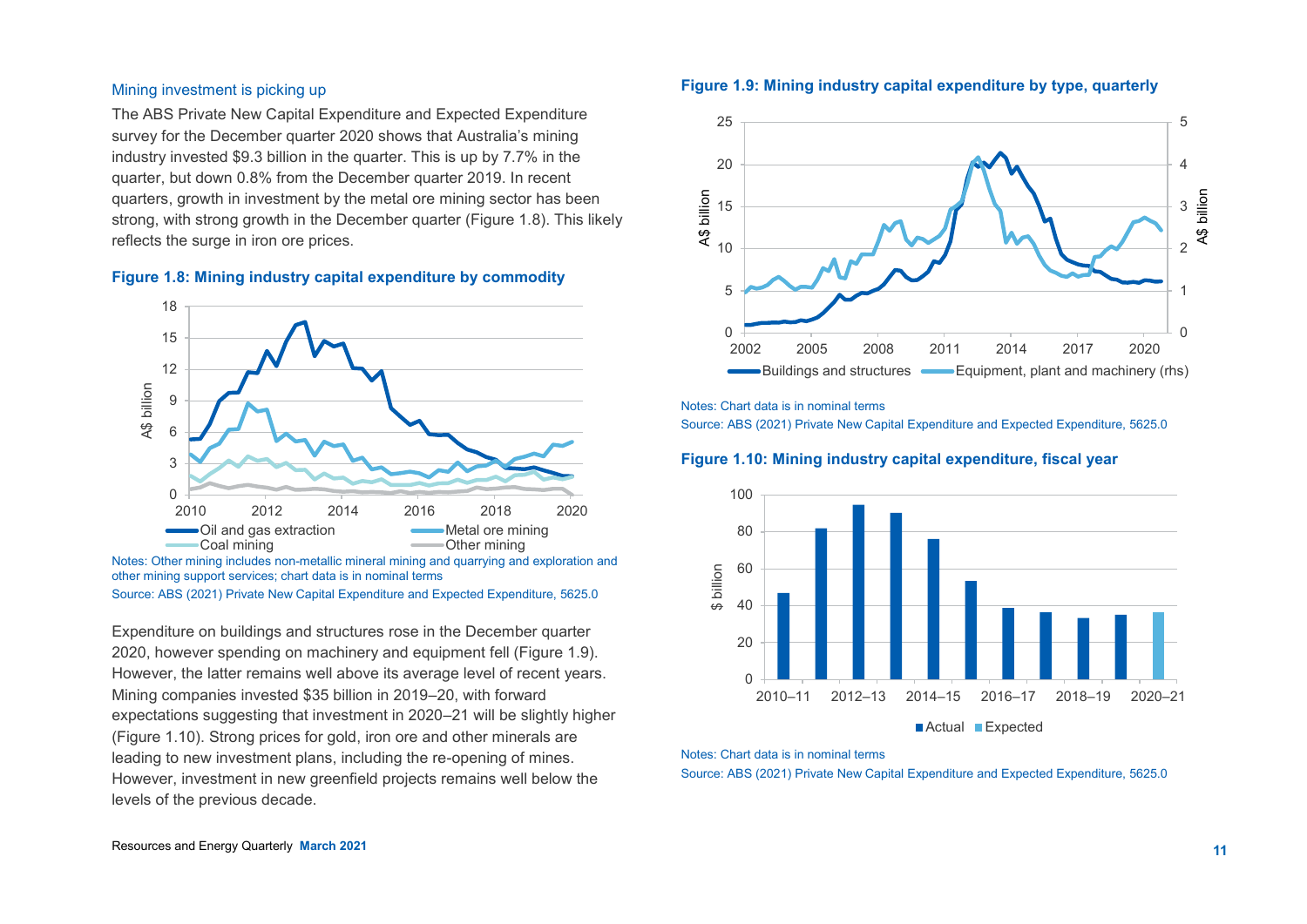Data on exploration spending (adjusted for inflation) suggests that mining capital expenditure is recovering at a marginal pace following falls in early 2020 (Figure 1.11). Exploration spending edged up in the December quarter, with spending for all commodities rising to \$947 million.



### **Figure 1.11: Mining capital expenditure vs exploration (real), quarterly**

#### **1.7 Revisions to the outlook**

At \$296 billion in 2020–21 and \$292 billion in 2021–22, Australia's resources and energy exports in nominal terms are up \$17 billion and \$28 billion, respectively, from those contained in the December quarter 2020 *Resources and Energy Quarterly*. Compared to March 2020, earnings are now forecast to hold up much better in the out years (Figure 1.12).

Stronger metal (mainly iron ore) exports have driven the upward revisions.

The stronger rise in the Australian dollar now forecast has offset a small amount of the gains from higher export volumes.

#### **Figure 1.12: Resource and energy exports, by forecast release**



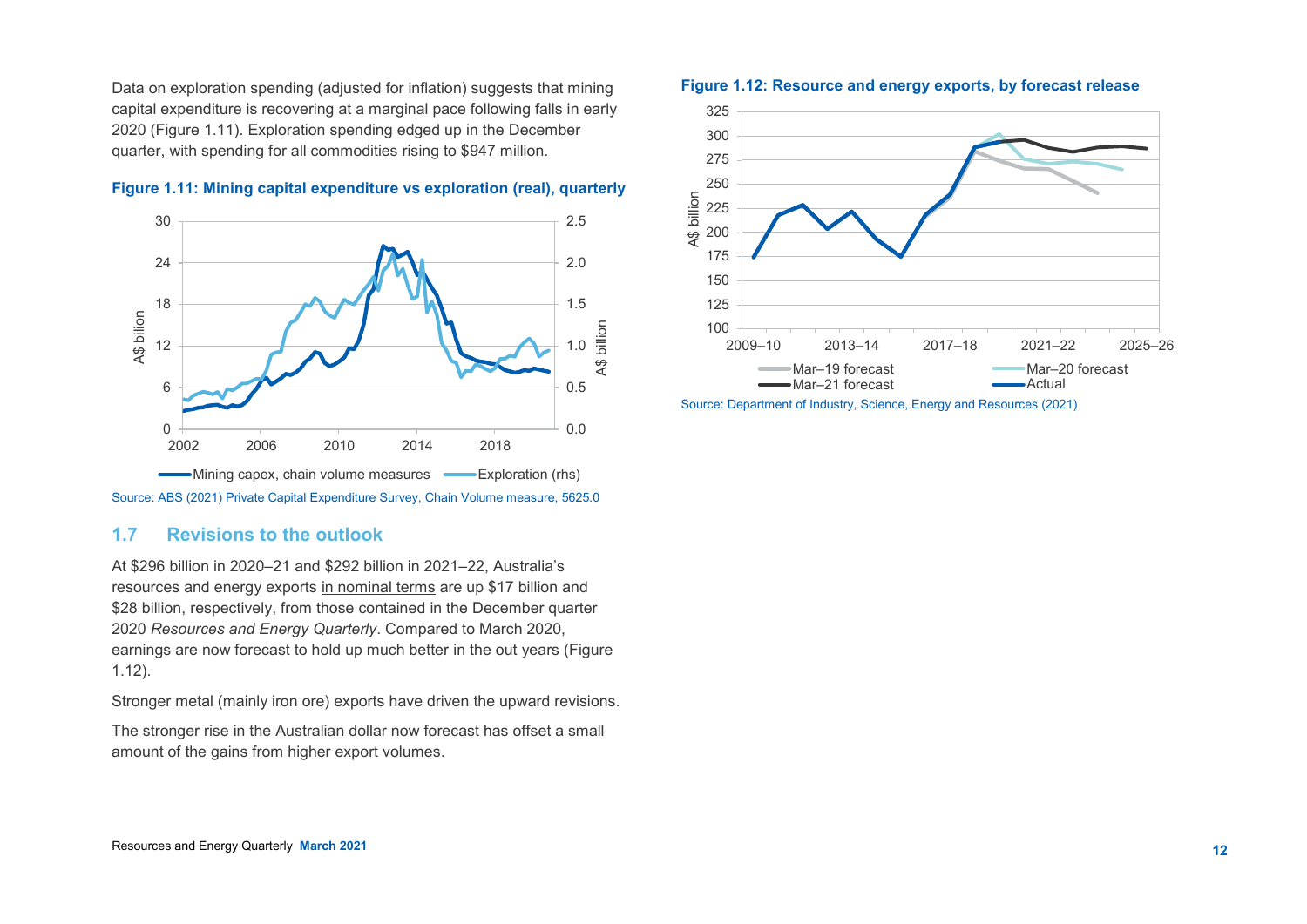

## Figure 1.13: Australia's major resources and energy commodity exports, 2020-21 dollars

## CAGR % change from 2019-20

Source: ABS (2021) International Trade in Goods and Services, 5368.0; Department of Industry, Science, Energy and Resources (2021)

Notes: f forecast. EUV is export unit value. Per cent change is from 2019–20.